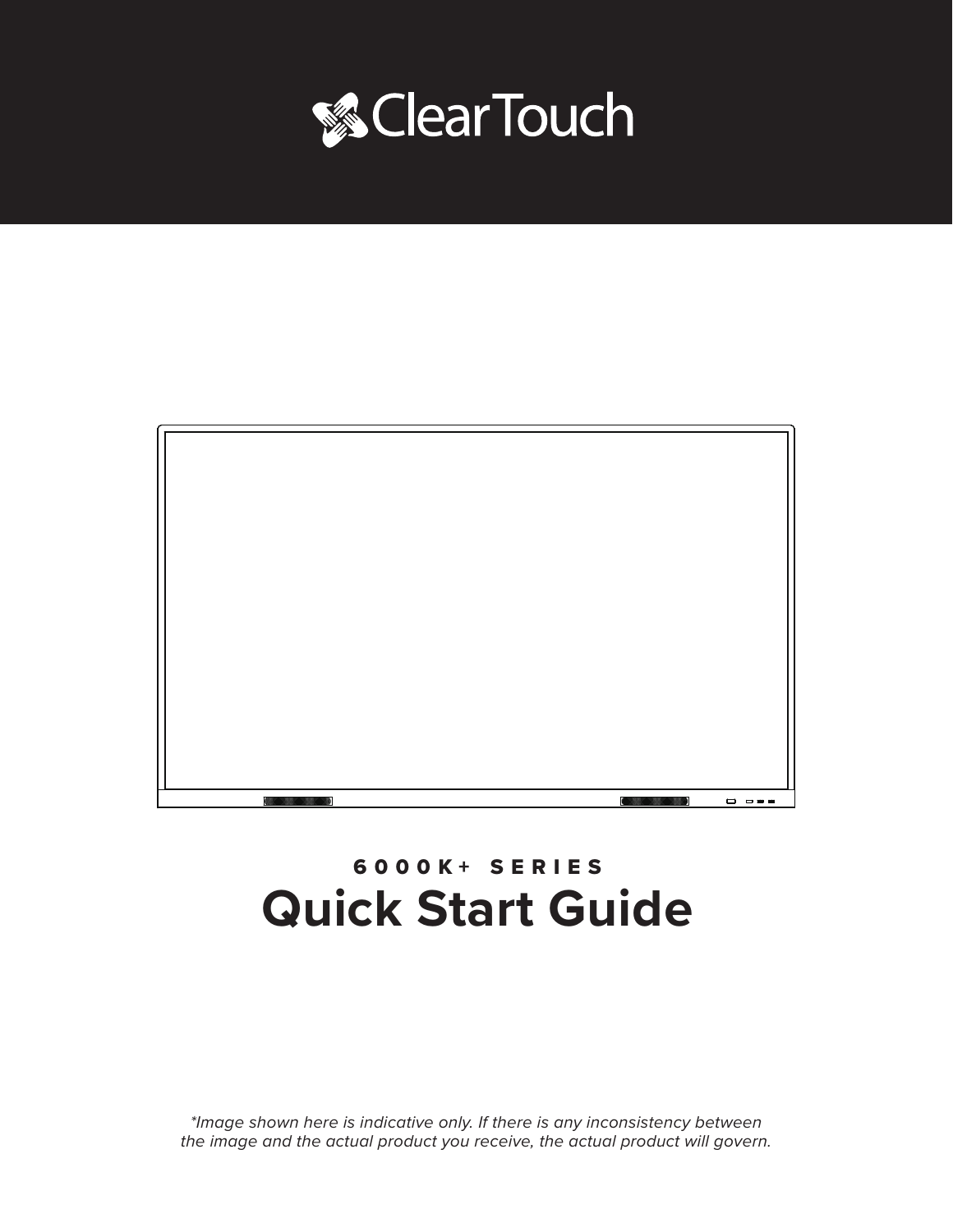# **Contents**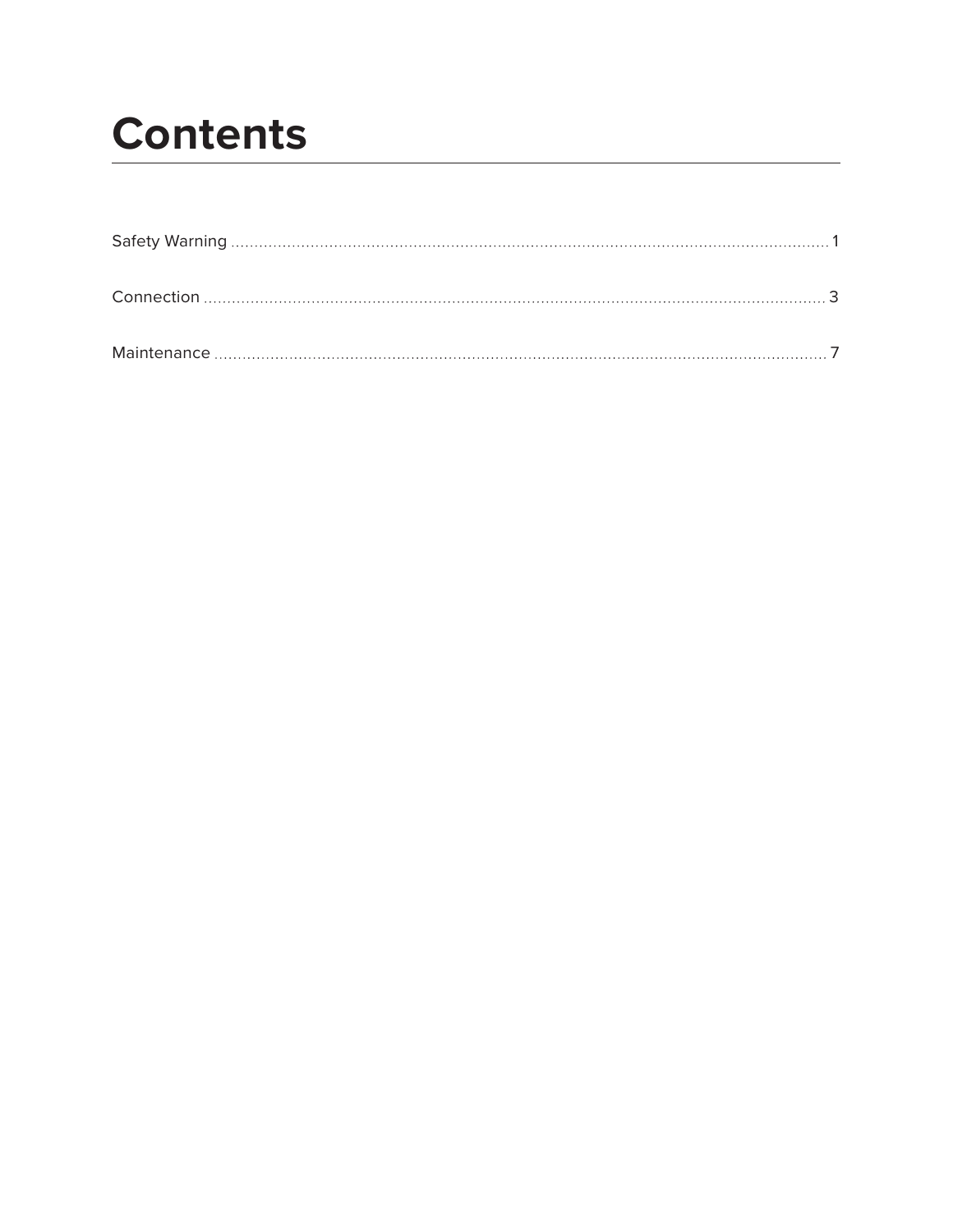## **Safety Warning**

Before operating, please read this manual thoroughly, and keep it for future reference. Images shown in this manual are indicative only. There may be differences between the pictures and the actual product.

### **Placement**

Do not place the unit on an unstable cart, stand, tripod, bracket, table, or shelf. Do not expose the unit to direct sunlight and other sources of heat. Do not put the unit near appliances that generate magnetic fields. Do not handle liquids near or on the unit. Never spill liquid of any kind into the unit. Do not put heavy objects on top of the unit.

## **Power Supply**

Check that the unit's operating voltage is identical with your local power supply. Please unplug the power supply and aerial plug when the weather is thunder-storm or lightning. Please unplug the power supply, when there is nobody at home or don't use it over a long period. Please keep the power cord from physical or mechanical damage. Please use exclusive power cord, don't modify or lengthen it. Please check and ensure AC source is connected with the ground.

## **LED Screen**

Never use any other hard or sharp object to replace the stylus. Unplug the power supply before cleaning. Clean the screen with a soft, dustless, and dry cloth. Never use water or the spray type detergent to clean the unit. For deep clean, contact an authorized service center. Please don't display the high brightness image on the screen for a long time.

## **Sight Distance**

The best distance between audience and screen is 3-4 times that of screen diagonal length. The best watching angle between audience and screen as top and bottom, or so inside 176°.

## **Temperature**

Do not place the unit near or over a radiator or a heater register.

If your unit is suddenly moved from a cold to a warm place, unplug the power cord for at least two hours to let the moisture that may have formed inside the unit dry completely. Normal operating temperature is  $0^{\circ}$  40°C.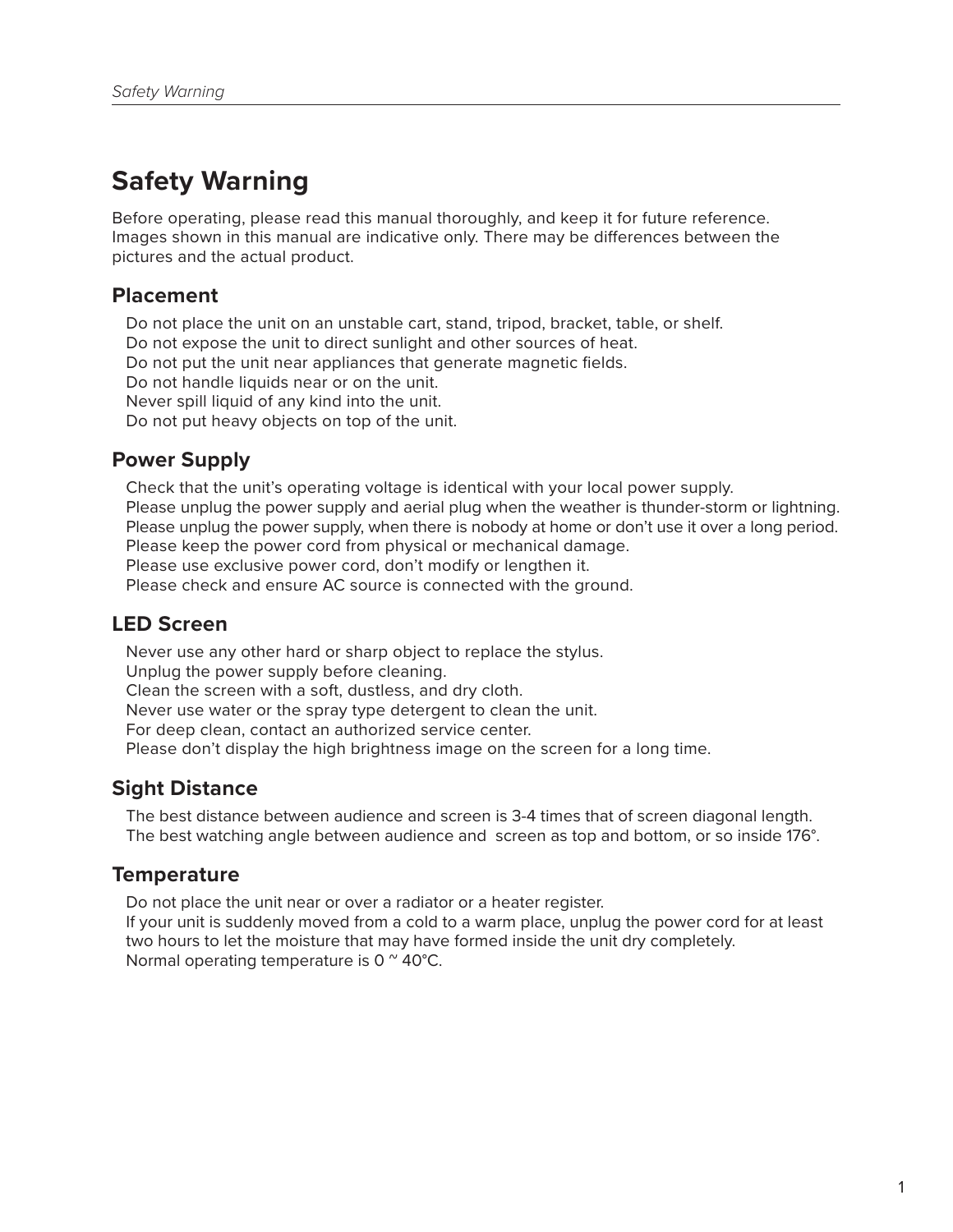## **Humidity**

Do not expose the unit to rain or place near water.

## **Ventilation**

Don't cover the ventillation. Ensure that the unit has enough space for ventilation around: left, right and back >10cm, top> 20cm.

## **Earphone**

Listening to loud noises for a long period will affect your hearing. Before using earphones, please turn down the volume in advance.

## **Standby**

Pressing the standby key will cause the panel to enter standby mode. Pressing the standby key will not cause the panel to turn off.

## **Battery**

Please make sure the battery gets proper disposal or recycle after using. To avoid danger, do not let children touch the battery.

## **Notes for Cleaning**

There are ventilation holes on the back cover, do not spray with water.

## **Power Switch Status Signs**

"I" means power on, "O" means power off.

### **Notes for Maintenance**

This machine can only be maintained by a certified engineer.

## **Disclaimer**

When any of the following cases occurs, the company does not guarantee the liability of free maintenance.

- a. Product damages caused by violating the user guidance.
- b. Product damages to the hardware by improper assembly.
- c. Product damages caused by unauthorized modification or maintenance.
- d. Product damages caused by use in an unpermitted environment.
- e. Product damages caused by abnormal external force.
- f. Product damages caused by natural disasters or other force of nature.
- g. Removed or damaged disassebly tabs.
- h. Unable to provide an effective purchase certificate.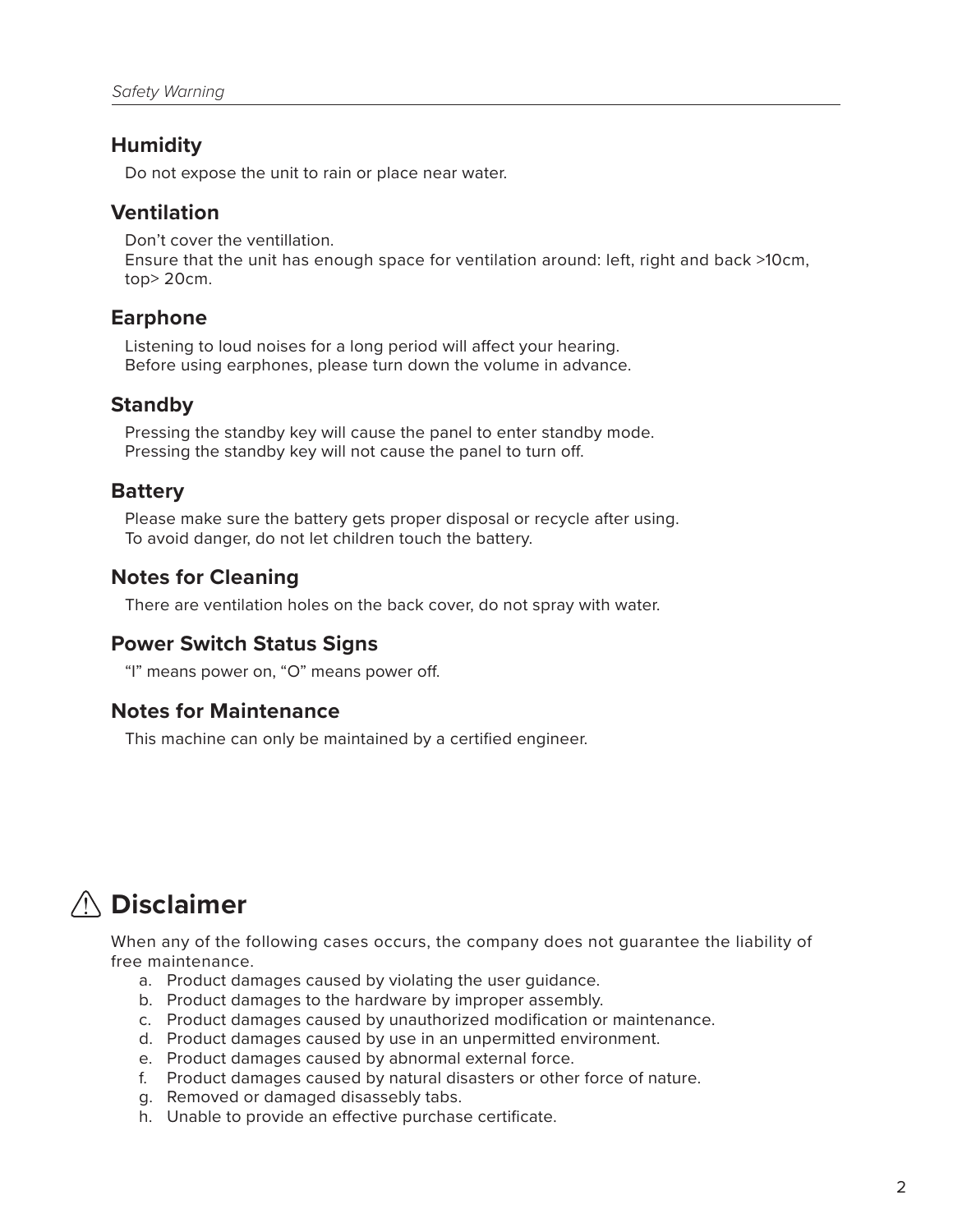## **Power**



#### **Powering the machine on/off**

- 1. Plug the power cable into the power socket of the unit.
- 2. Plug the power cable into the power supply.
- 3. Press the on/of button to startup the unit. "I" means power on, "O" means power off.
- 4. Remove the cover on the rear of the remote control as shown, insert two AAA equivalent batteries.
- 5. Press the POWER button on the remote control, if the indicator at the right bottom shows blue, the unit has been powered on.

Note: Please use the INPUT button on the remote control or use the touch menu to enter the built-in computer's PC channel. (to use the touch menu please refer to the user manual.)

## **Caution**

- 1. Don't use rechargable battery, such as the nickel-cadmium cell. It is different from shape and function, it is hard to ensure operation accuracy. Please dispose of used batteries in an environmentally friendly way.
- 2. Press the power button on the remote control or press the power button for three seconds on the keypad and wait for the unit to shut down. Only after the indicator light turns red, turn off the power switch and disconnect the main power. Avoid disconnecting the power switch or main power when the unit is in normally open mode or the indicator light is blue. Directly powering the unit off may cause damage to the hardware.
- 3. This device comes standard with a power cord for the device use only, please do not use it for other devices.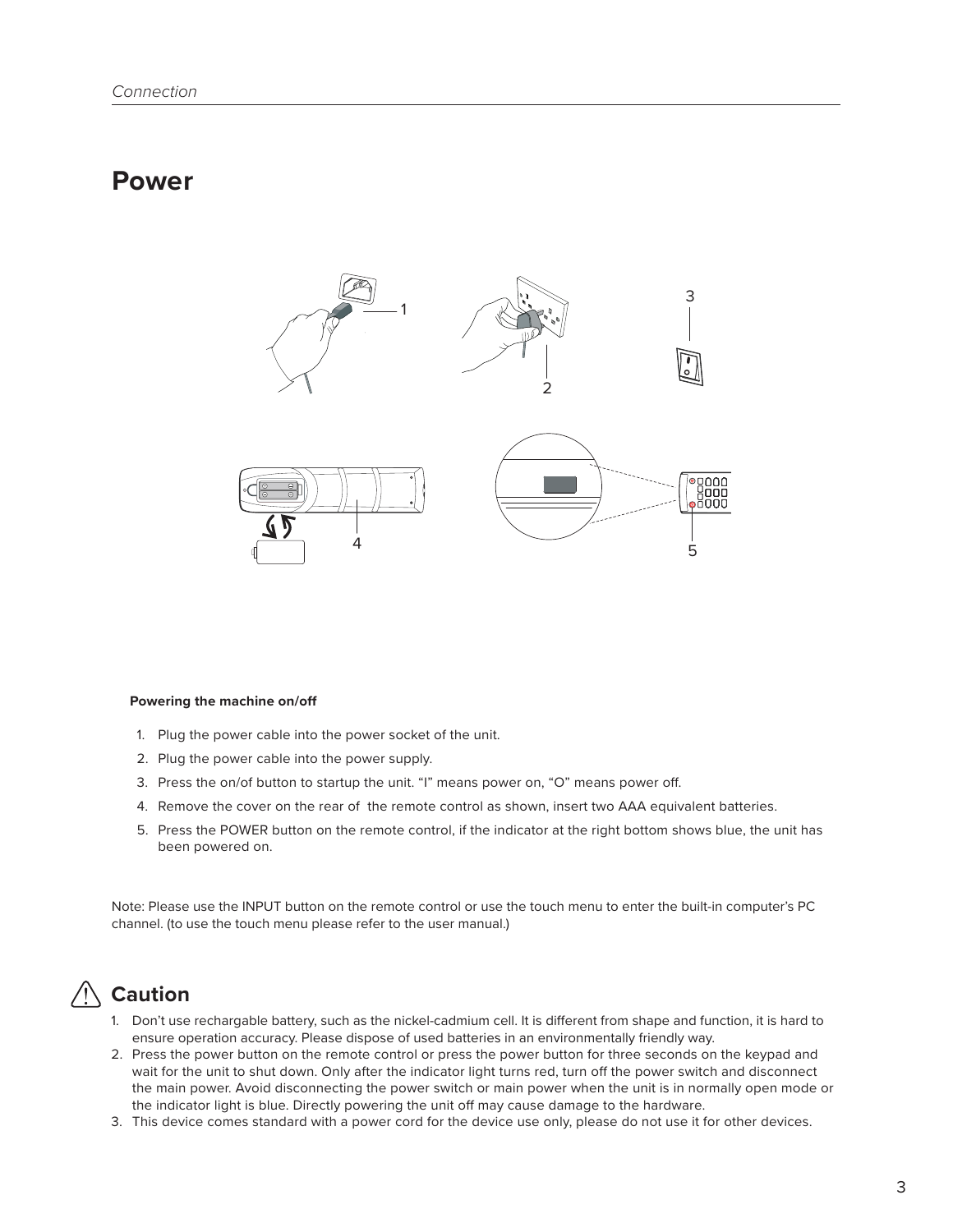## **External Touch Connection**



<sup>4</sup> <sup>5</sup>

#### **Touch Screen Compatability**

Use the USB touch cable to connect an external computer to the interactive Panel's corresponding interface as shown. After switching the computer's image to the plate output, it can achieve the touch function. Utilizing USB Type-C will allow for audio, video, and touch all in one cable connection.

#### **Key & Port Description**

1.  $\mathbf{\Theta}$  : Power on/off button

 Press quickly to go into energy-saving mode. Press and hold for three seconds to initiate shutdown mode.

2. USB : USB interface of Android & PC system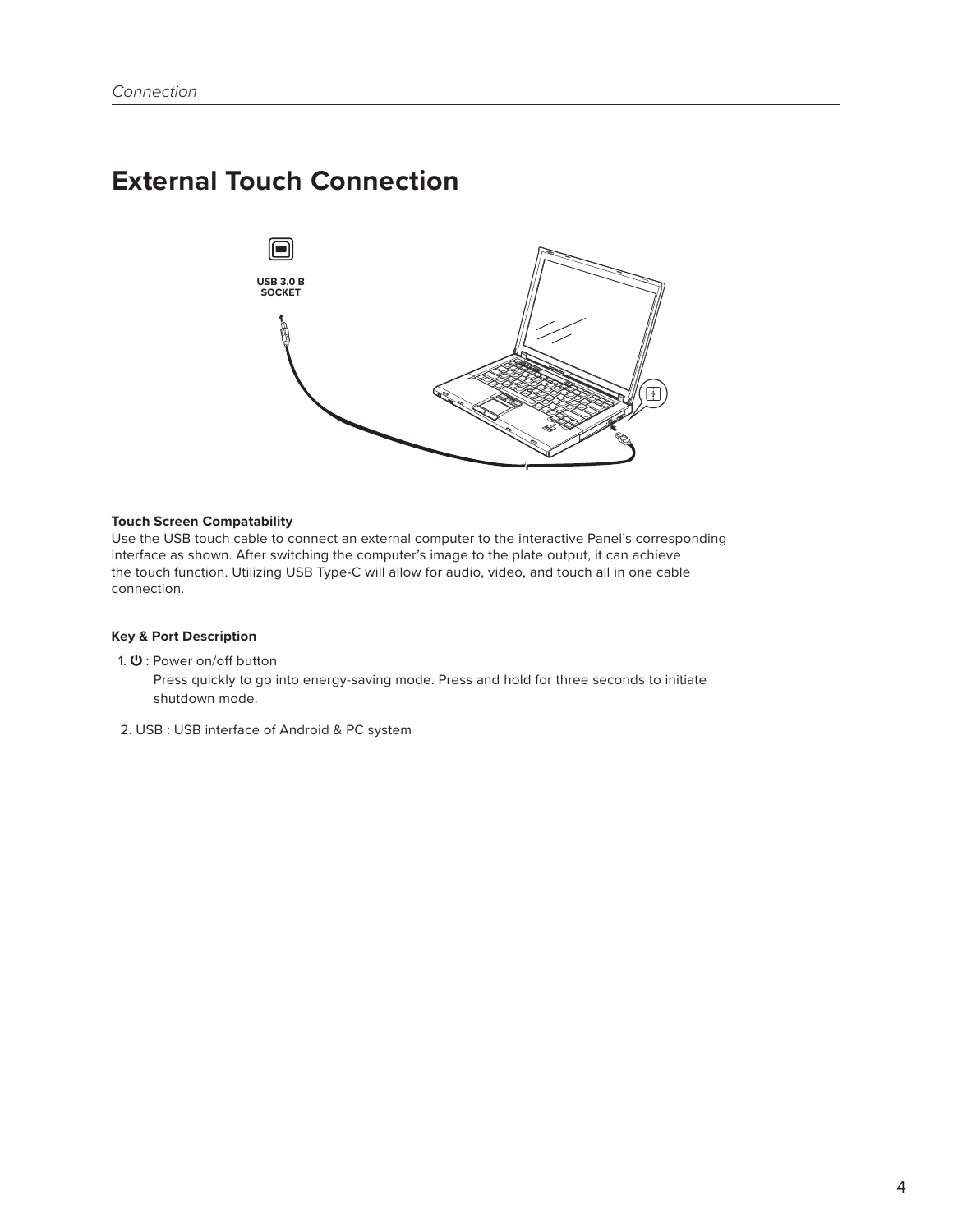## **Connection of Common Ports**

For the number and type of the equipment port, please refer to the actual product. The input source as follow is used just for example.

#### **1. Audio Out**

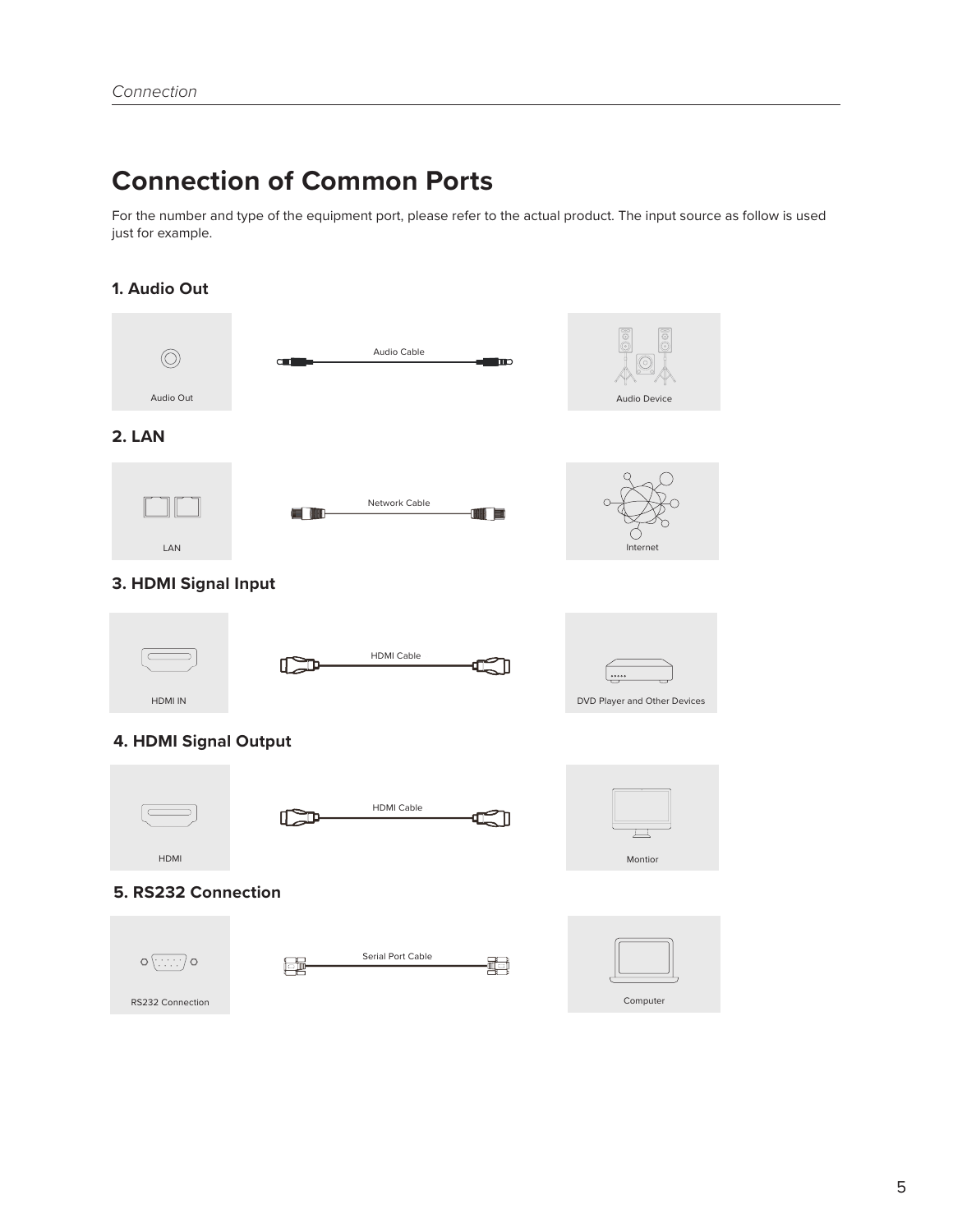### **6. VGA (Audio In)**

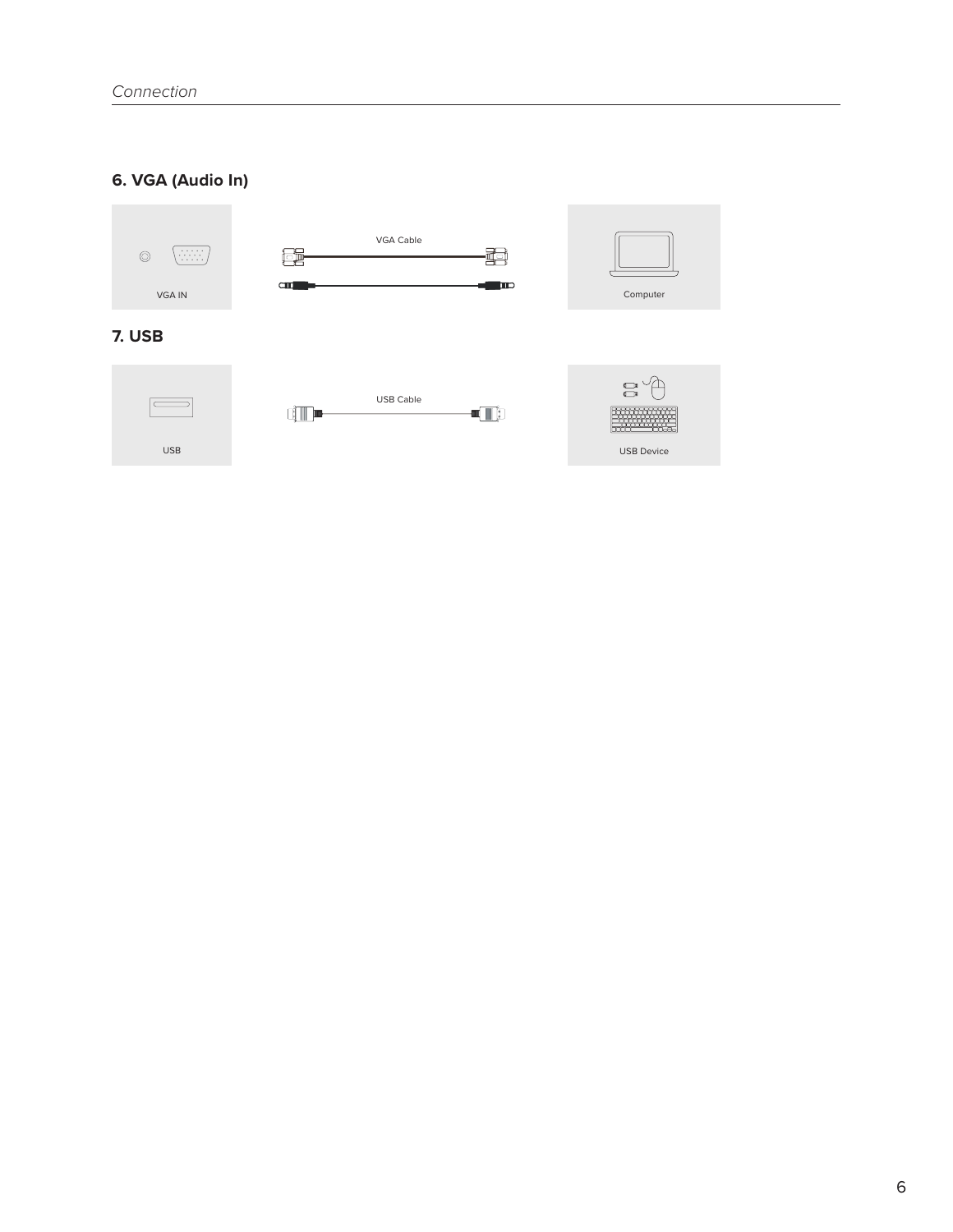## **Maintenance**

Proper maintenance can prevent many failures early on in the product's life. Regular careful cleaning can keep the unit appearing brand new. Please unplug the power line before cleaning and maintenance to prevent electric shock.

#### **Clean Screen**

- 1. Choose an approved electronic cleaning solution. Reference our FAQ on our support site.
- 2. Saturate a piece of soft cloth in the mixture mentioned above.
- 3. Take out the cloth and wring it to half dry and then clean the screen.
- 4. Repeat the procedures above. Attention: do not drop water into the unit while cleaning.

#### **Clean Face Frame**

Please choose a dry, soft, and non-fluff cloth to clean the face frame.

#### **Extended Storage**

If the machine is not used for a long time, please unplug to prevent lightning or other power surges from damaging the unit.